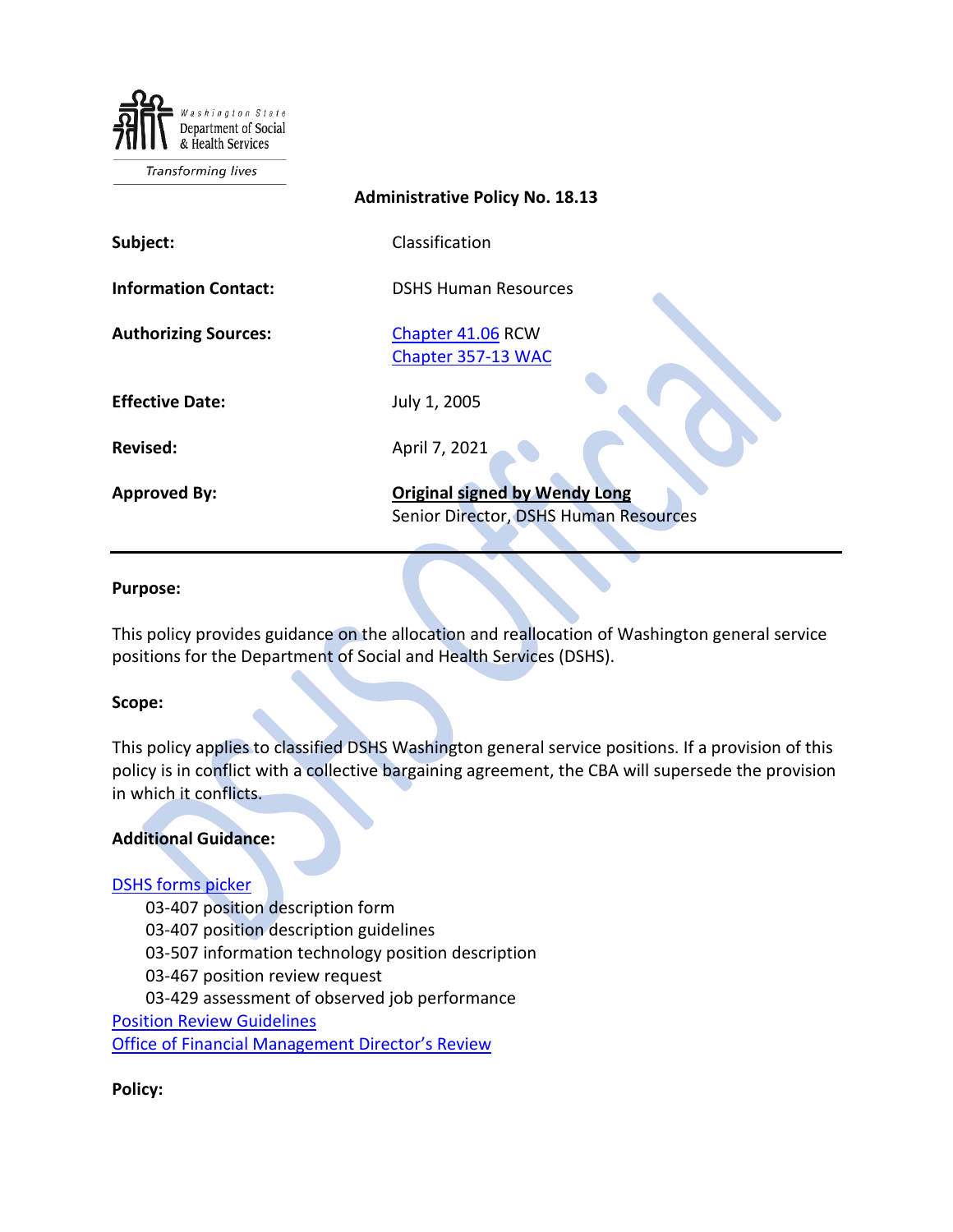Administrative Policy 18.13 Page 2

## **A. Position description forms (PDF) WAC [357-13-030](https://apps.leg.wa.gov/wac/default.aspx?cite=357-13-030)**

The [03-407 position description](http://forms.dshs.wa.lcl/) form is the official form used to document the duties, responsibilities, and qualifications assigned to a position. For instructions on completing the PDF see [guidelines for PDF completion.](http://forms.dshs.wa.lcl/) IT positions use the approved form 03-507 information technology position description and guidelines. The official position description form files for the department must be maintained according to the retention schedule.

- 1. DSHS maintains a current position description for each classified position.
- 2. Position descriptions will include the following information [WAC 357-13-040:](https://apps.leg.wa.gov/wac/default.aspx?cite=357-13-040)
	- a. Primary duties and responsibilities currently assigned to the position;
	- b. Competencies or skill and abilities required to perform the [essential functions](https://ofm.wa.gov/state-human-resources/diversity/persons-disabilities-state-government/essential-functions-guide) of the position;
	- c. Essential functions; and
	- d. Other job-related information if applicable:
		- i. Emergent designation;
		- ii. Background check requirements;
		- iii. Collective bargaining agreement designation;
		- iv. Overtime eligibility;
		- v. Safety Sensitive designation.
- 3. The supervisor of the position is responsible for completing the PDF. If the position has a permanent incumbent, they may provide input.
- 4. Position descriptions will be reviewed annually by the supervisor and employee as part of the employee performance development process.
- 5. PDFs and supporting documentation, such as organizational charts, must be updated and submitted to the classification and compensation unit (CCU) for action when significant changes occur in job duties and responsibilities, essential functions, competencies or skills and abilities.

## **B. Allocation authority**

- 1. The CCU has delegated authority to allocate or reallocate each classified position to an established class in the classification plan.
- 2. A desk audit may be initiated by the assigned CCU specialist when additional information is needed to clarify the duties and responsibilities of a position.
- **C. Position reallocation**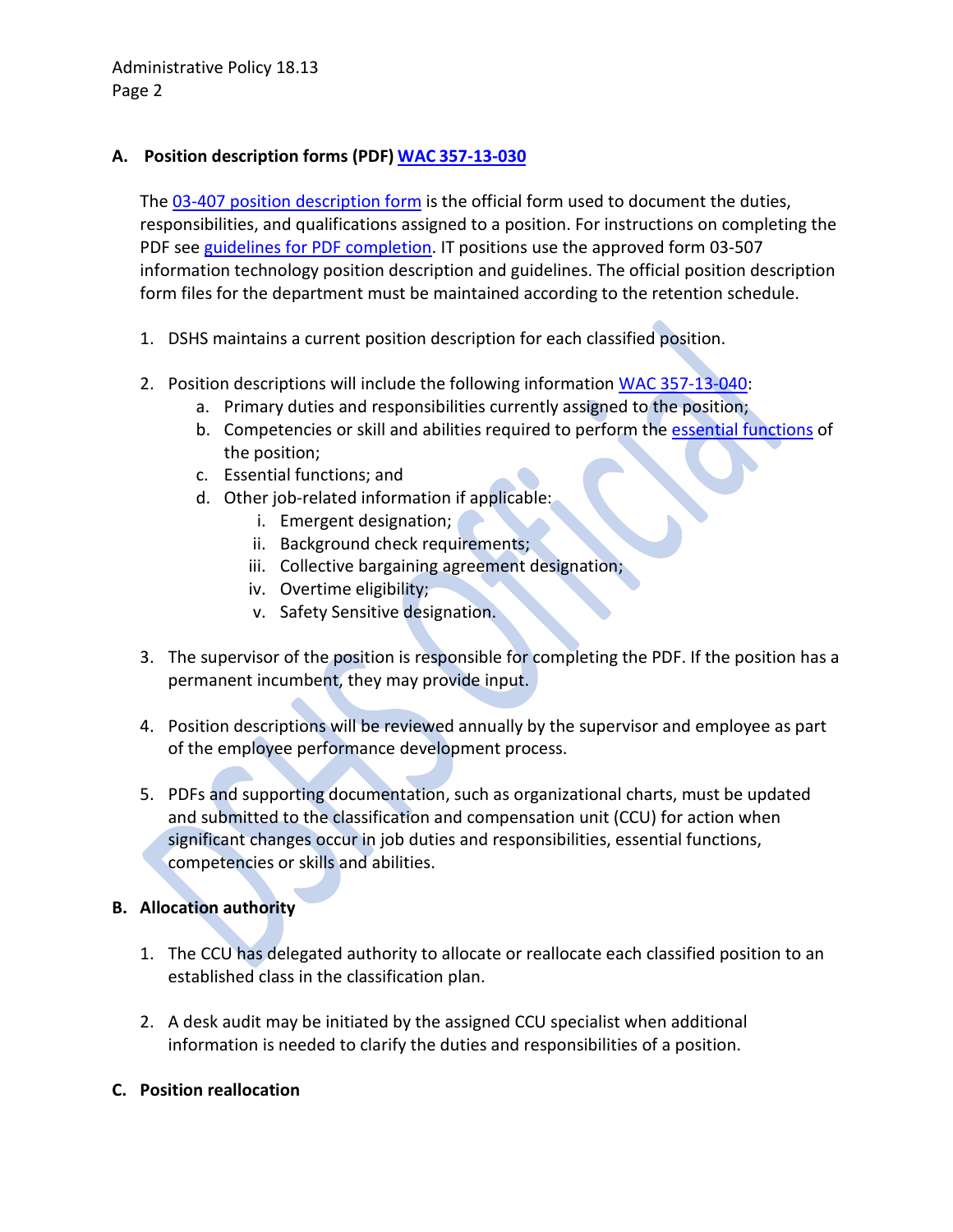- 1. Allocations are based on a review and analysis by the assigned CCU specialist of the duties, responsibilities, essential functions and the required skills and abilities of the individual position [WAC 357-13-055.](http://apps.leg.wa.gov/WAC/default.aspx?cite=357-13-055)
- 2. The reallocation effective date is determined by [WAC 357-13-085.](http://apps.leg.wa.gov/WAC/default.aspx?cite=357-13-085) The effective date of a management initiated or employee initiated reallocation is determined by the datestamp when the PDF was received by the human resources division CCU or the human resources office in a DSHS institution. Where provisions of a CBA may apply differently, the CBA will supersede.
- 3. DSHS must provide written notice to an employee when the employee's position is reallocated. If the reallocation is to a class with a lower salary range maximum, the employee must receive at least fifteen calendar days' written notice of the reallocation. The employee may request to waive or shorten the fifteen day notice period. Written notice of reallocation, excluding reallocation to a class with a lower salary range maximum may be provided using alternative methods such as email, campus mail, the state mail service or commercial parcel delivery in accordance with [WAC 357-04-105.](https://apps.leg.wa.gov/wac/default.aspx?cite=357-04-105)
- 4. An employee may [request a review](https://ofm.wa.gov/state-human-resources/reviews-appeals/directors-reviews) by the Office of Financial Management director of state human resources of the results of a position per [WAC 357-49-010.](https://apps.leg.wa.gov/wac/default.aspx?cite=357-49-010) The employee must request the review within thirty calendar days of being provided the results of a position review or the notice of reallocation.
- 5. The permanent incumbent or the employee's immediate supervisor must be informed of the allocation action taken or the status of the proposed action within 60 days of receiving a properly completed PDF and required supporting documents.

## **D. Employee request for position review [WAC 357-13-065](http://apps.leg.wa.gov/WAC/default.aspx?cite=357-13-065)**

- 1. An employee may request a review of their position not more than once every six months. The request for a position review will be accomplished through the use of the form 03-467 [position review request.](http://forms.dshs.wa.lcl/) For instructions on completing the PRR, see the [position review guidelines.](http://hrd.dshs.wa.gov/Top_Toolbar/Guidlines_and_Best_Practices/documents/PositionReviewGuideline.doc)
- 2. CCU specialist may request an updated PDF if a current one is not on file in the CCU office.
- 3. If the PRR review results in reallocation, the effective date will follow the process outlined in C.2 of this policy.
- **E. Reallocation impact on employee [WAC 357-13-090](http://apps.leg.wa.gov/WAC/default.aspx?cite=357-13-090)**